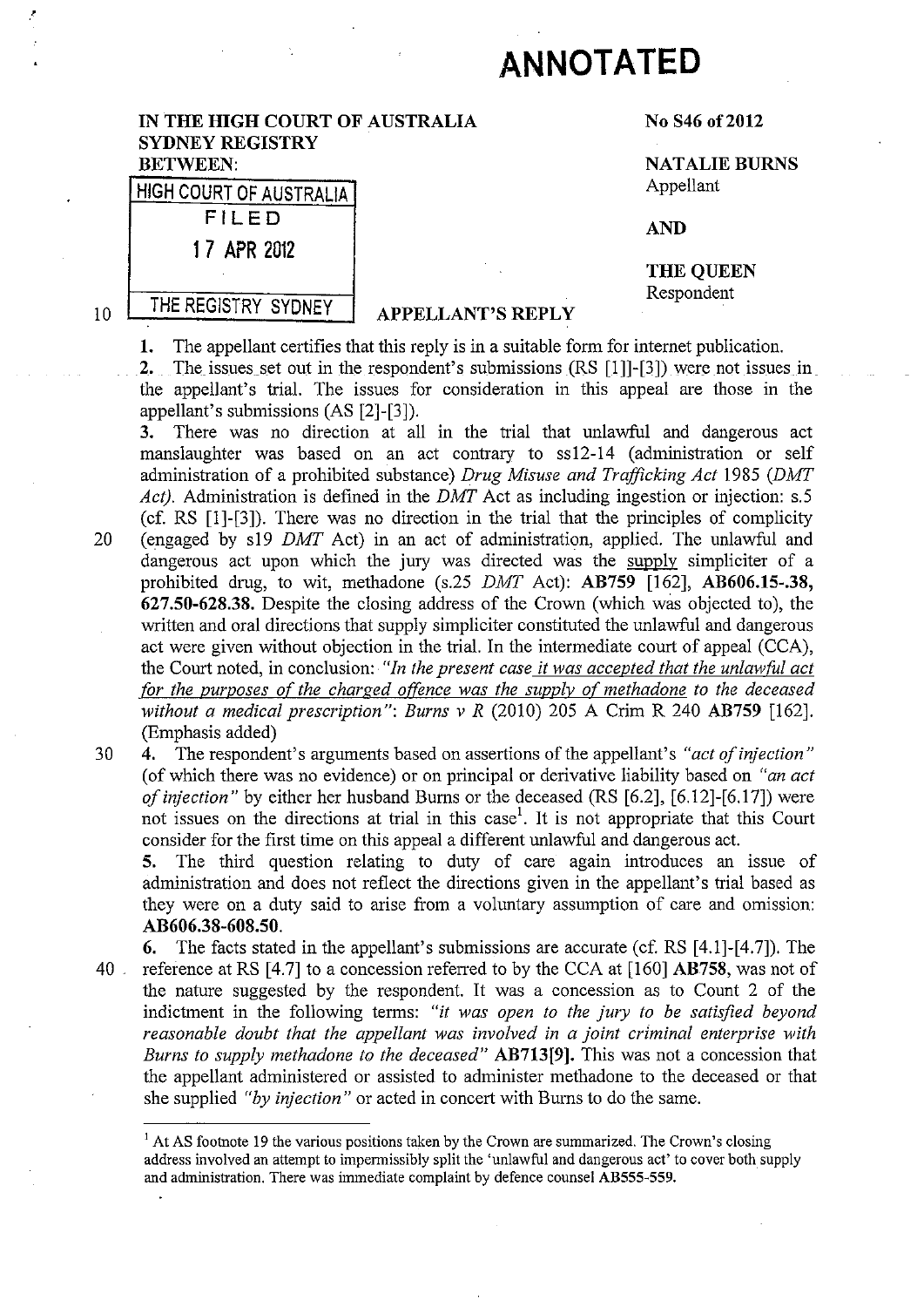7. There was no evidence, direct or circumstantial that the appellant either generally *"provides* ... *equipment for injection, prepares the syringe and assists in the administration of the drug and remains with the recipient to the point where the recipient's life is endangered"* (RS [6.39]) or that she supplied *"the apparatus for injection and most likely prepared the syringe ... the appellant had remained with the deceased and was aware that he had overdosed and that the situation was dangerous"*  (RS [6.47] cf. RS 4.7, **AB758 [160]).** 

**8.** The incorrect statement of the case actually left to the jury by the trial judge continues throughout and is used as the foundation of the respondent's arguments. At RS

10 [6.30] and [6.31] the respondent suggests that in relation to the unlawful and dangerous act: *"It mav have been more accurate to have described the act as the injection of the methadone, however ... the Crown case was not based on supplv but on the conduct of the appellant in either injecting the deceased or assisting him to inject. In the present case,* it *was apparent at all stages that the Crown case was that the appellant and her husband had actually injected the deceased or assisted him to inject"* (emphasis added). The directions given by the trial judge had been circulated to the parties and were given without objection by the prosecutor either prior to or in the course of the summing up: **AB593-600.** The directions were based on the act of supply simpliciter **(AB606.15- .38627.50-628.38).** It is also not correct to describe manslaughter by gross criminal 20 negligence as an alternative case only arising if the jury were not satisfied that injection had occurred (cf. RS [6.31], see directions at **AB605).** 

**9.** The time frame during which the deceased was in the apartment is now put differently than at trial (RS [4.4]-[4.5]) in order to sustain an assertion that the appellant was with the deceased for fifteen minutes before Ms Malouf arrived, apparently to allow time for the further suggestion (again without foundation) that the appellant not only supplied but *"prepared the syringe, injected him or assisted him to inject and cleared away all trace of what had happened so that when Ms Malouf arrived 15 minutes later she saw no signs that the deceased had injected"* (RS [4.5], [6.60]). However, the respondent has not accounted for the "10 or 15 minute walk" from the station to the 30 Burns' home that must be included in the timeframe **(AB277, AB539.45).** At trial the

prosecutor stated in closing that *"he was there in that apartment by about 5o 'clock"* and *" ... by the time Malouf, on her account, got to the apartment at about 5 o 'clock, David Hay was out of* it": **AB539.45-.48.** On the evidence at trial, the deceased and Ms Malouf, who arrived very shortly after him were in the apartment for only about 10-15 minutes in total **AB539.45-AB540.26,** and the appellant was in the same room for probably less than five minutes **AB112.38.** 

**10.** Ms Maloufs evidence, relied on by the respondent at trial, was that the deceased was *"out of it"* or *"on the nod"* at the time that Burns suggested an ambulance be called but they got him up and *"he just walked with us"* and said *"I'm alright":* **AB646-7,653-** 40 **5.** This is the point of time at which the appellant came out of her bedroom and saw him.

She also described him as *"out of it"* or *"nodding off":* **AB398.** The prosecutor described this condition in his closing address as *"too out of it or on the nod, however you like to describe it":* **AB538.** Crown assertions as to *"unconsciousness or semiconsciousness"* or *"lapsing into unconsciousness"* (RS [4.3], [6.58]) relate to this evidence. It was not the Crown case at trial that the deceased consumed methadone after being observed to be *"on the nod"* (cf. RS [4.2]-[4.3]). The respondent does not assert that the methadone was consumed after Ms Malouf's arrival  $(RS [4.5])$ .

**Duty of Care**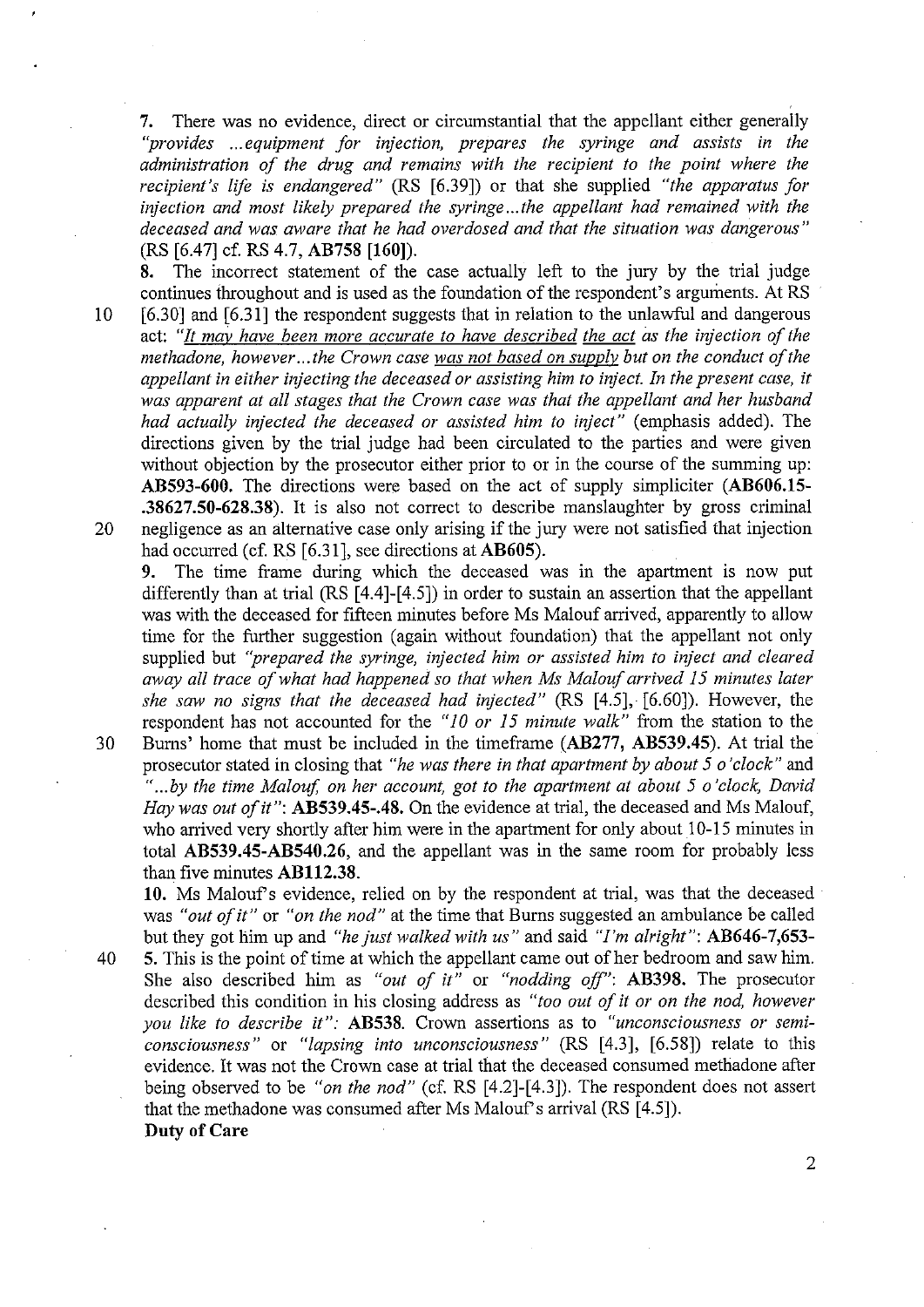**11.** Implicit in the respondent's submissions is a concession that there was no voluntary assumption of care by the appellant of the deceased *("this was not a case of voluntary assumption of care, quite the contrary, the appellant had refused any responsibility ...* " RS [6.50]), although that is the basis upon which the jury were directed they could find there was a duty of care **(AB607, AB628-630** cf. RS [6.50]). This is an error of law and the CCA should have so held.

**12.** The respondent contends, quite apart from the directions in this trial, that a duty of care arises where a person has *"created a dangerous situation"* and for a drug supplier *"arises only where the supplier remains with the recipient and becomes aware that the* 

10 *recipient has overdosed and is in danger*" (RS [6.46]). This is not reflected in the *Crimes Act* or the *DMT Act,* is not the statement of principle in *R v Evans* [2009]1 WLR 1999, is not found in *Stephen's Digest,* and was not the direction given in the appellant's trial (see also AS [35]-[38]). It should be rejected by this Court. Further, should it be necessary to determine the question, this Court should hold that *Evans* and *R v Miller*  [1983] 2 AC 161 do not reflect the common law of Australia and did not reflect the law to be applied in the appellant's case.

**13.** The respondent dismisses as a *"grammatical nuance"* the difference between actual and possible endangerment of life *(cf Evans* at [31]). However the importance of the distinction is borne out by the fact that the respondent repeatedly casts the case at actual

20 endangerment, that is, higher than the directions actually given in the appellant's trial: eg RS [6.39], [6.45], [6.67], [6.47], [6.58] eg. *"the recipient's life is endangered"; "life was threatened"; "the life-threatening situation".* These statements are different to the lower threshold direction in the appellant's trial *"where his or her life mav be endangered".*  The direction given encompasses every case where a person takes illicit drugs. Secondly, the additional words in the direction allowed an assumption of care by the appellant *"where such recipient may be or become seriously affected by drugs"*. This direction did not limit the said duty to any possible danger created by the appellant's supply of a drug, but encompassed a duty arising from the. deceased's action consuming methadone and additionally his own prior or subsequent consumption of *other* drugs. Such a direction 30 was contrary to law and the CCA should have so held.

**14.** This Court should also reject the submission that any duty on the appellant could be cast as low as a *"duty to render assistance":* RS [6.52]. On this rendition of the case, the appellant is said to be guilty of manslaughter by even failing to *"keep the deceased talking"* or a failure to prevent the deceased "from being 'on the nod'" (RS [6.52]).

**15.** The duty of care in seclusion cases is not the same as the duty of care proposed for a category of creation of a dangerous situation for which the respondent contends, said to stem from *Stephen's Digest* (cf. RS [6.36]-[6.37], [6.44]). The duty Stephen attaches to doing dangerous acts cited by the respondent is a duty to take precautions in doing the act (here 'supply'). The duty attaching to voluntary assumption of care by seclusion (or

40 taking charge or control over a person) is a duty to provide necessaries if the person is unable to withdraw himself from control owing to age, helplessness, health, insanity. The law as stated in *R v Taktak* (1988) 14 NSWLR 226 at 245E, including as it does the necessity for an element of seclusion so as to prevent others from rendering aid, should be affirmed as the law in Australia on voluntary assumption of care of an adult acquaintance or stranger rendering it an omission to obtain medical care. This coheres with the development of the common law of duties of care and their scope and principles of individual autonomy in Australia (See AS [ 42]-[ 45]).

3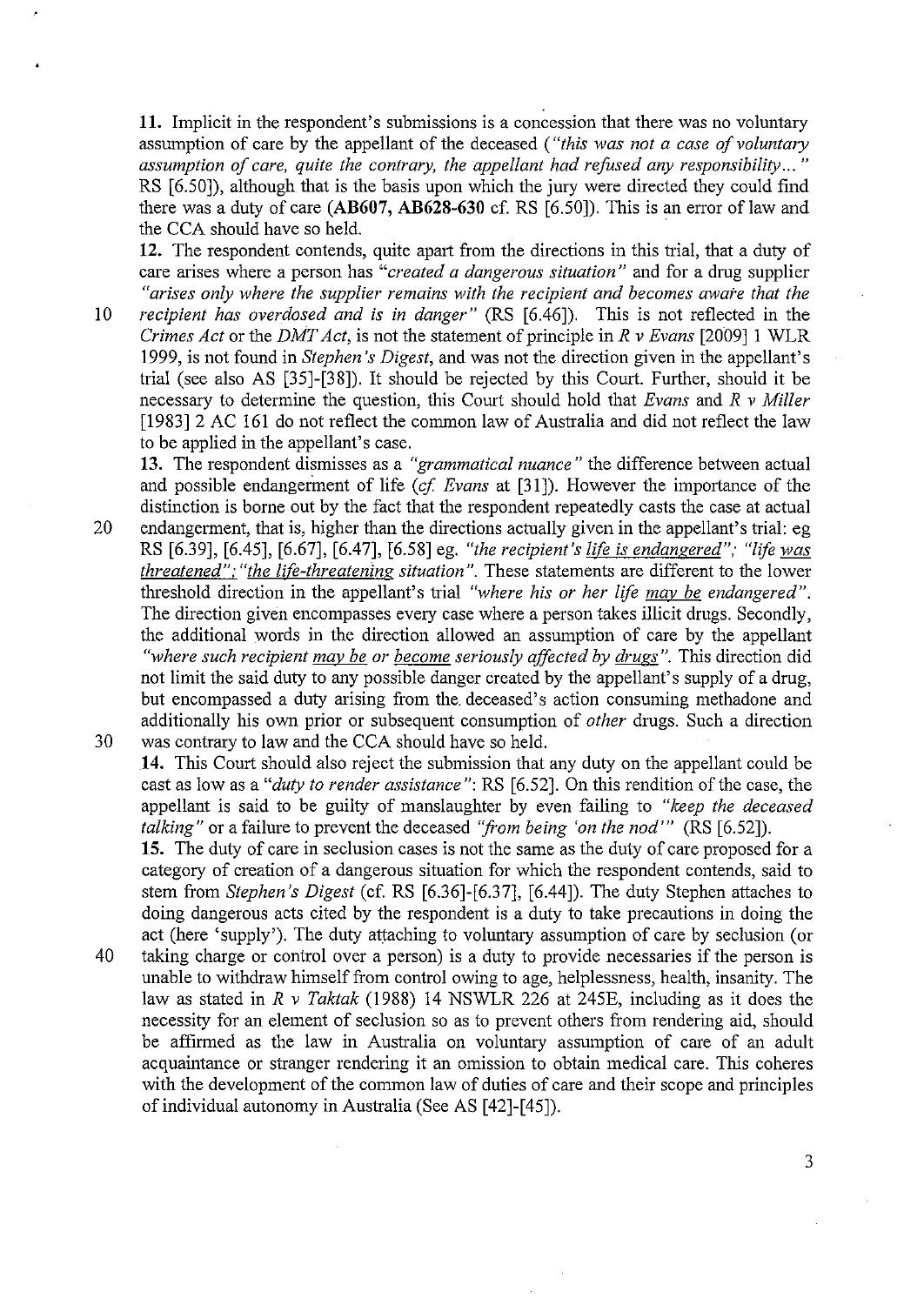**16.** The only voluntary assumption of care and seclusion that occurred in this case was when Burns willingly took the deceased outside and said he would look after him: **AB112, 119, 137** (RS [6.58]). After his closing address, the prosecutor said: *"the Crown*  does not claim that the seclusion by Brian Burns of the deceased was in any way the *responsibility of this accused":* **AB583.15.** This left a matter of minutes for any said duty on the appellant to arise and be breached by omission.

**Causation** 

**17.** It is no answer to the appellant's submissions on causation on either limb of manslaughter, to now invoke an entirely different legal concept (not relied on at trial or 10 appeal) to establish liability, namely the law of complicity (RS [6.7]) and specifically reliance on a joint criminal enterprise between the appellant and the deceased, to commit manslaughter by an unlawful and dangerous act not charged, that act being the *"act of administration"* (RS [6.9]), *"act of injection"* (RS [6.17]), *"act as the injection of methadone", "conduct of the appellant and her husband in either injecting the deceased or assisting him to inject"* RS [6.30]-[6.31]. There was no evidence of any agreement between the appellant and the deceased (or the appellant and Burns) as to any act of administration. The appellant's conviction cannot be sustained on this basis<sup>2</sup>. The respondent states: *"There was no suggestion that mere supply would have been sufficient"* (RS [6.31]). This amounts to a concession that the appellant's conviction is 20 contrary to law. This is not a case like *Kennedy (No 2)* where there was a failure to particularise the unlawful act said to cause death (cf RS [6.2]).

**18.** Even if administration could be relied on, the reasoning of the respondent, based on the English decision of *Environmental Agency (formerly National Rivers Authority) v Empress Car Co (Abertillery) Ltd* [1999] 2 AC 22 *"Empress Car"* was expressly not followed by the House of Lords in relation to *"the wholly different context of causing a noxious thing to be administered to or taken by another person"* in *Kennedy (No 2)* at [16] (see also comment on the similar analysis in *R v Finlay* [2003] EWCA Crim 3868 as "wrong": *Kennedy (No 2)* at [16]). Such reasoning is incongruous with the decisions of this Court in *CAL No 14 and Another v Motor Accidents Insurance Board; CAL No 14* 

30 *Pty Ltd and Another v Scott* (2009) 239 CLR 390 *(CAL)* at [52]-[55] and 0 *'Sullivan v Truth and Sportsman Ltd* (1957) 96 CLR 220<sup>3</sup>. MacAngus and Anor v HM Advocate [2009] HCJAC, 2009 SLT 137 was determined on a pre-trial application amounting to a demurrer and involved "reckless manslaughter" and a stricter test on causation and does not reflect the common law in Australia.

**19.** The respondent does not address the appellant's contention (AS [56], [59]-[63]) that there was no sound basis for the directions or findings of the CCA **(AB637.18-638.12, AB610, AB755.45-757.43** at [154]-[156]), that in order to constitute a novus actus interviens the deceased's autonomous actions had to be *"rational".* 

**20.** The finding that the deceased needed to be "fully informed", said by the trial judge 40 to involve knowing about methadone and its effects **(AB637.20-638.10)<sup>4</sup>**and by the

<sup>&</sup>lt;sup>2</sup> The respondent's submissions that there is a difference in the law of the UK as it pertains to complicity and principals and that in Australia (at RS [6.12]-[6.14] is not correct. There is a doctrinal difference between the English and Australian cases, but it is unlikely to have practical differences. *R v Gnango*  [2011] UKSC 59 at [13], [42] [43] [45] [62] [105] [127] [128]. 3 See also AS [60] (including footnote [65]), *Smith (Department of Agriculture) v Kathleen Day* [2003]

NSWCCA 159 at [20]-[31] and D Ormerod & R Forston 'Drug Suppliers as Manslaughterers (Again).'  $[2005]$  Crim L R 819 at 829.

<sup>4</sup> See also the Judgment on Application to direct the jury to acquit where *"informed"* is said to be *"acting*  ... *advisedly as to the risks of the drug*" (emphasis added) (AB 524.25).